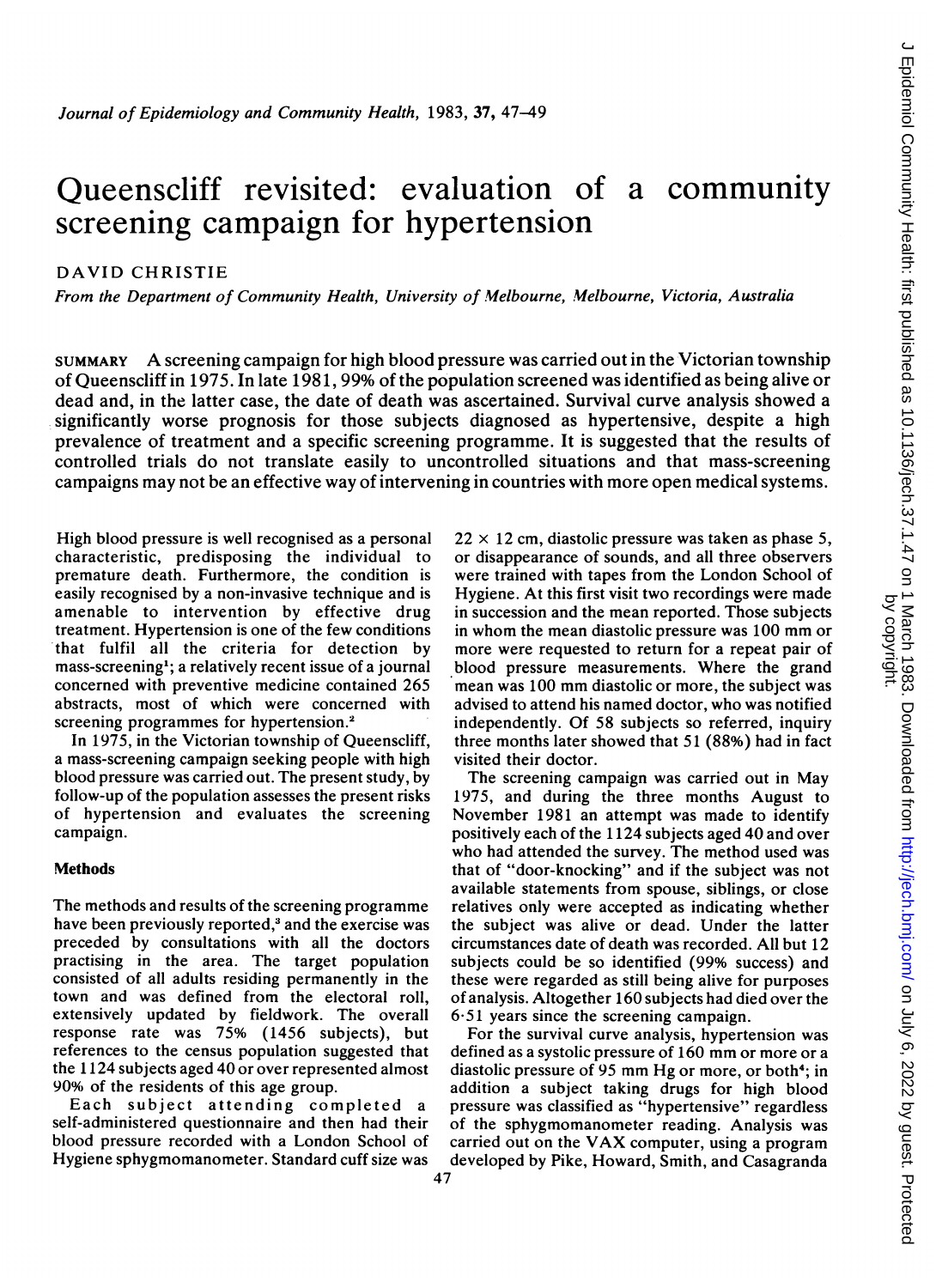of the Department of Health and Social Security Cancer Epidemiology and Clinical Trials Unit, Oxford. Significance testing of the survival curves was by the log rank test after stratification on sex and 10-year age groups. Age and sex-adjusted relative risks were calculated from Queenscliff, and from the Framingham data,<sup>5</sup> by the method described by Pike and Smith (personal communication, 1982). For the latter comparison the definition of hypertension in the Queenscliff data was changed (essentially removing the lower reading sphygmomanometer group, who were receiving treatment); because of smaller numbers the lower age range was collapsed to 40-54, as compared with the Framingham groups 35-44 and 45-54. Otherwise, the definitions of hypertension were comparable.

#### **Results**

Queenscliff is a fishing port, whose proximity to the city of Melbourne has made it a desirable retirement haven for professionals and senior executives. Consequently the social class structure is skewed to the high side, which is reflected in the standardised mortality ratio of the observed cohort being 78.

The prevalence of hypertension (165 mm systolic or <sup>95</sup> mm Hg diastolic, or both) in this population, by age and sex, was shown to be almost identical to that described from the US National Health Survey, 1960-2.3 Table <sup>1</sup> shows the age and sex distribution of subjects, together with the prevalence of antihypertensive treatment. Queenscliff is a well-doctored area and this, together with the publicity to the profession on the benefits of treating lower levels of blood pressure, shows the relatively high prevalence of treatment.

In the figure the survival over the  $6.51$  years after the screening survey of those people with systolic pressure of <sup>160</sup> mm + or <sup>95</sup> mm + diastolic, or both, or receiving drugs for hypertension is compared with the survival of non-hypertensive subjects. The 31 subjects who did not respond to the question on drug treatment for hypertension are here regarded as not receiving such treatment. The difference in survival was quite pronounced and the log rank test, working on fortnightly periods and after stratification for age and sex, indicates a level of statistical significance with  $p < 0.0001$ .

In the absence of a contemporary control group the data from the Framingham Study<sup>5</sup> was used to calculate age and sex-adjusted relative risk with 95% confidence limits. In table 2 this risk is compared with that calculated from the Queenscliff data using the same definition of hypertension. The difference is trivial.

Table 2 Deaths, person-years at risk, and age and sex-adjusted relative risks in the Queenscliff and Framingham5 populations. (Ages up to 75)

|              | Not hypertensive |                 | <b>Hypertensive</b> |                   | Relative risk<br>(adjusted to sex |  |
|--------------|------------------|-----------------|---------------------|-------------------|-----------------------------------|--|
|              | Deaths           | Person<br>years | Deaths              | Person<br>vears   | and 10-year<br>age strata)        |  |
| Oueenscliff* | 58               | 4478            | 38                  | $1515 \quad 1.71$ | $(1.13 - 2.57)$                   |  |
| Framingham*  | 430              | 61930           | 227                 | 14 024            | 1.76<br>$(1.50 - 2.08)$           |  |

Chi-square for heterogeneity among sex and age-strata non-significant.



Survival curves in hypertensive and non-hypertensive subjects (definition in text). Log rank test ofsignificance after stratification on sex and 10-year age groups.

Table <sup>1</sup> Members of the study population, by age and sex. (Percentage of subjects currently receiving antihypertensive medication in parentheses)

|       | $40 - 49$ | 50-59   | 60-69   | $70 - 79$ | $\geq 80$ | All ages |
|-------|-----------|---------|---------|-----------|-----------|----------|
| Men   | 73        | 99      | 159     | 117       | 26        | 474      |
|       | (9.6%)    | (12.1%) | (17.2%) | (17.9%)   | (19.2%)   | (15.0%)  |
| Women | 92        | 146     | 223     | 123       | 35        | 619      |
|       | (9.8% )   | (15.1%) | (25.6%) | (24.4%)   | (28.6%)   | (20.8%)  |
| Total | 165       | 245     | 382     | 240       | 61        | 1093*    |
|       | (9.7%)    | (13.9%) | (21.7%) | (21.3%)   | (24.6%)   | (18.2%)  |

\*Thirty-one subjects failed to record whether receiving antihypertensive treatment or not.